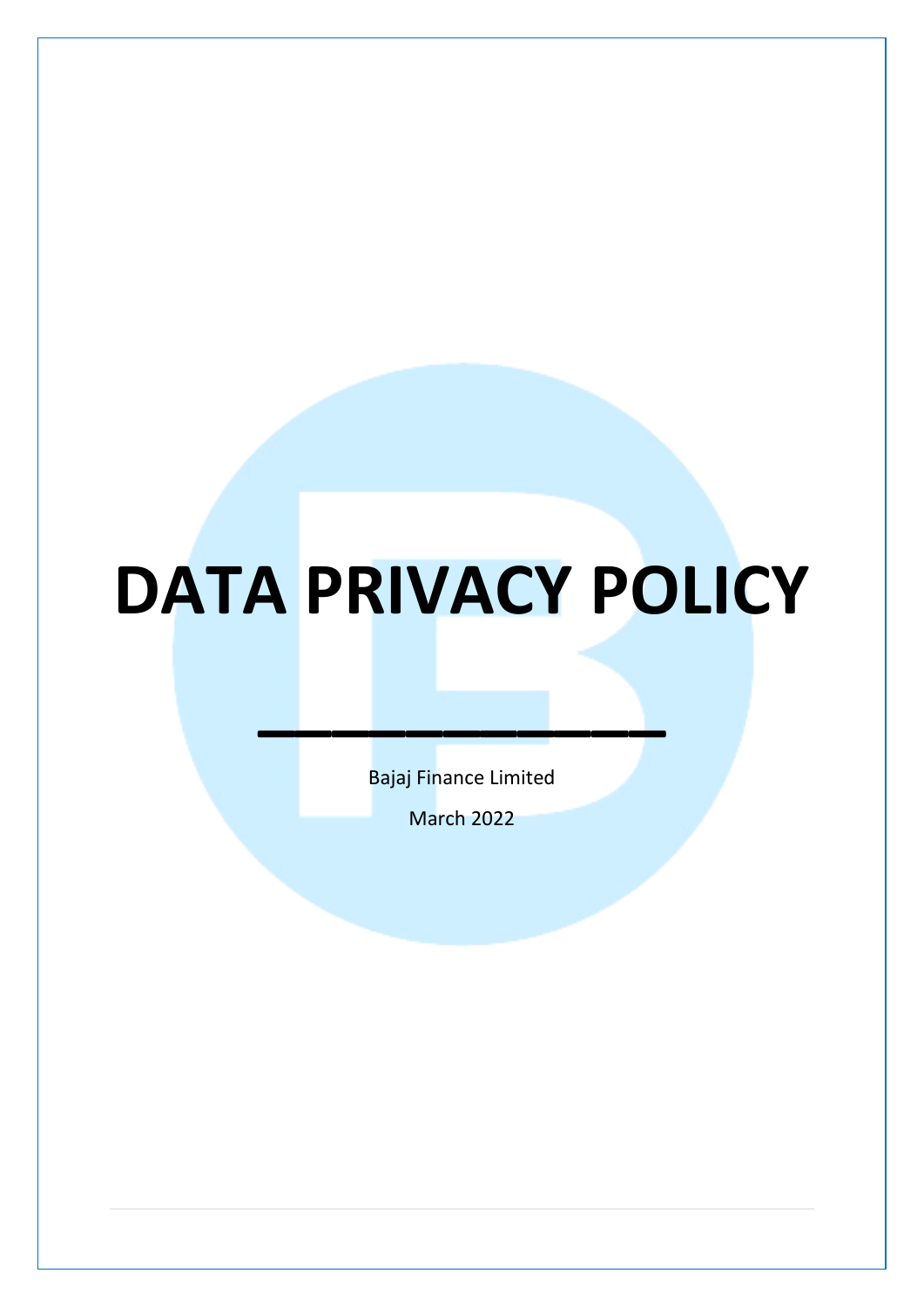#### **Who is covered by the Privacy Policy?**

This policy is applicable to all the existing customers, prospect customers and persons **("User")** who visit the office/branch and/or any *'Digital Property'* belonging to Bajaj Finance Limited **("BFL")** and its subsidiaries namely, Bajaj Housing Finance Limited **("BHFL")** and Bajaj Financial Securities Limited **("BFSL").**

The reference made to (i) BFL in this Policy would mean and include to both BHFL and BFSL; and (ii) the term Digital Property would mean and include website, mobile application and/or any other electronic application.

## **Types of information**

This policy is applicable to any information:

- a) in the nature of personal / sensitive personal information of the User provided to BFL,
- b) that may be collected by BFL server from User's browser, mobile app or mobile device, including cookies;
- c) which may or may not be personally identifiable and/or traffic information; and
- d) which may be collected by BFL, its dealers, agents/agencies, including the server from the User's browser mobile app or mobile device.

For brevity sake, the above types of information is collectively referred as **"Information"** in this Policy.

#### **Purpose**

Information collected from User may be used by BFL for the following listed **"Purposes"**:

- a) to provide the User with the services incidental and/or ancillary to the business of BFL;
- b) to promote the products/services of BFL;
- c) for evaluation of the existing BFL products/services, and/or develop products/services;
- d) to render service to User and/or to enhance / improvise the Products/Services.
- e) to comply with Applicable Laws / regulations, including credit reporting;
- f) to the extent permitted by Applicable Law / regulations, share or process User's information in connection with the products / services provided by BFL and/or any third party.

#### **Salient Features:**

- a) BFL respects the privacy of User in accordance with prevailing Law/regulation that governs privacy and always strives to uphold the standards in protecting the same.
- b) The Information shall not be shared with any external organisation unless the same is necessary to enable BFL to provide services, meet legal and/or regulatory compliance requirement and/or to enable the completion of a transaction, rendition of services, pursuant to applicable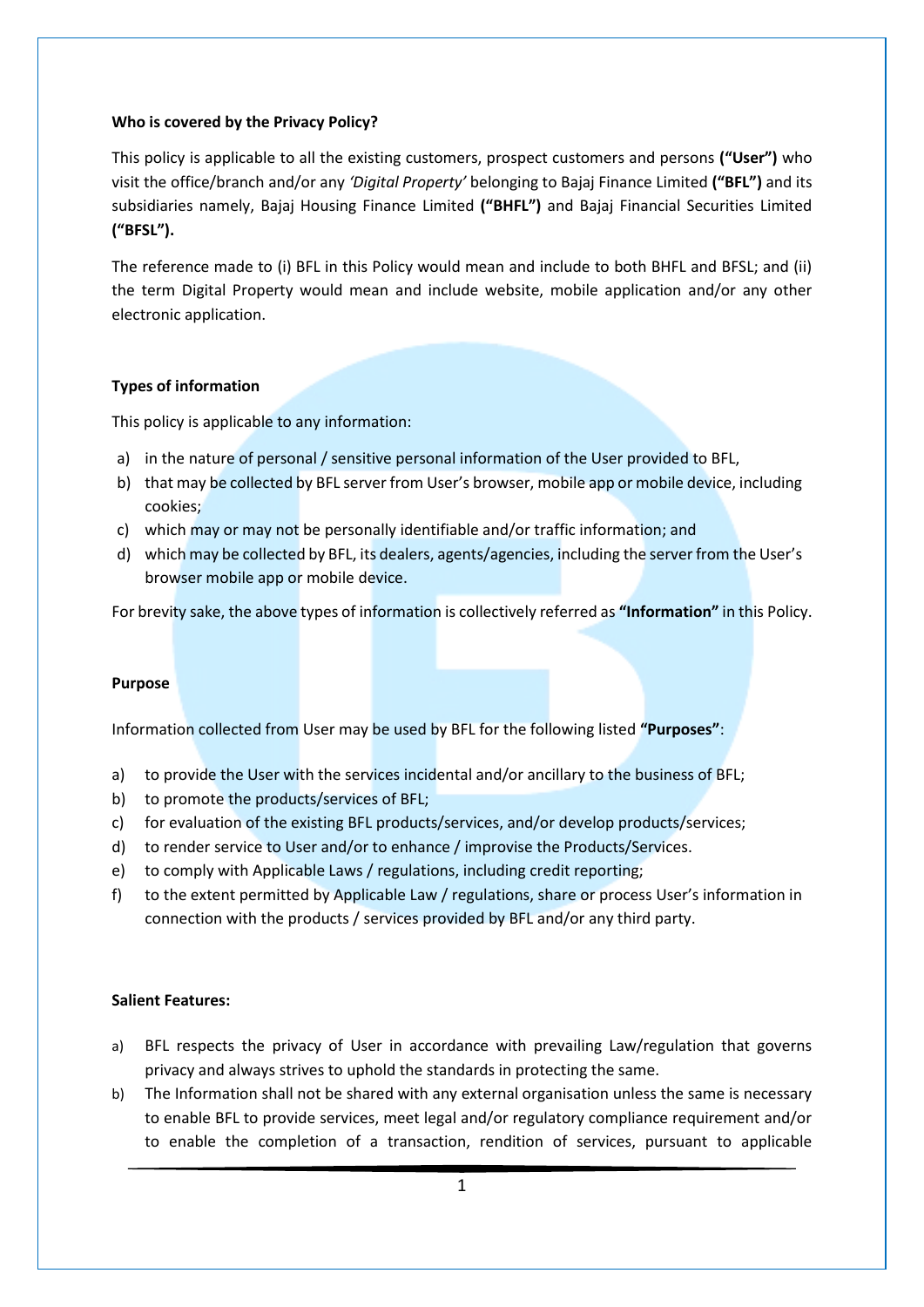norms/process or pursuant to the terms and conditions applicable to such Information as agreed with BFL.

c) BFL may use the Information to enhance the User's experience and may make subsequent offers to the User about its products/services.

## **Cookies**

Cookies are small data files that a website stores on your computer/electronic device. While cookies have unique identification nos., personal information (name, a/c no, contact nos. etc) SHALL NOT be stored on the cookies. BFL may:

- a) use persistent cookies which are permanently placed on User's computer to store non-personal (Browser, ISP, OS, Clickstream information etc) and profiling information (age, gender, income etc);
- b) use Information stored in the cookies to improve User experience by throwing up relevant content where possible;
- c) use the cookies to store User preferences to ease User's navigation on the website/electronic/mobile application.

## **Data Governance and trainings**

Securing User's Information is of paramount importance to BFL. Following are some of the initiatives by BFL to security privacy of the User's Information:

- a) BFL has reasonable management, technical and administrative measures in place to protect Information within BFL.
- b) The Information Security & Compliance team in BFL is led by Chief Information Security Officer (CISO).
- c) Dedicated Cyber Risk Unit has been established to tackle cyber threats, if any.
- d) Sound technical controls around Information and underlying systems are in place.
- e) BFL adheres to multiple regulatory and statutory requirements like RBI's Master Direction for NBFC, Guidelines for Prepaid payment instruments, NPCI guidelines for Data localization, VKYC etc.
- f) BFL conducts periodic internal and external audits of its systems.
- g) BFL abides to Information Security certifications like ISO27001: 2013 (ISMS), ISO22301 (BCMS), PCIDSS.
- h) Updates on information security position is updated at regular intervals to Board members, senior management of BFL via IT strategy committee as well as Risk Management Committee.
- i) In all contractual arrangements, we require BFL employees, third party agencies/service providers to comply with appropriate compliance standards including obligations to protect any information and applying appropriate measures for the use and transfer of information. Staff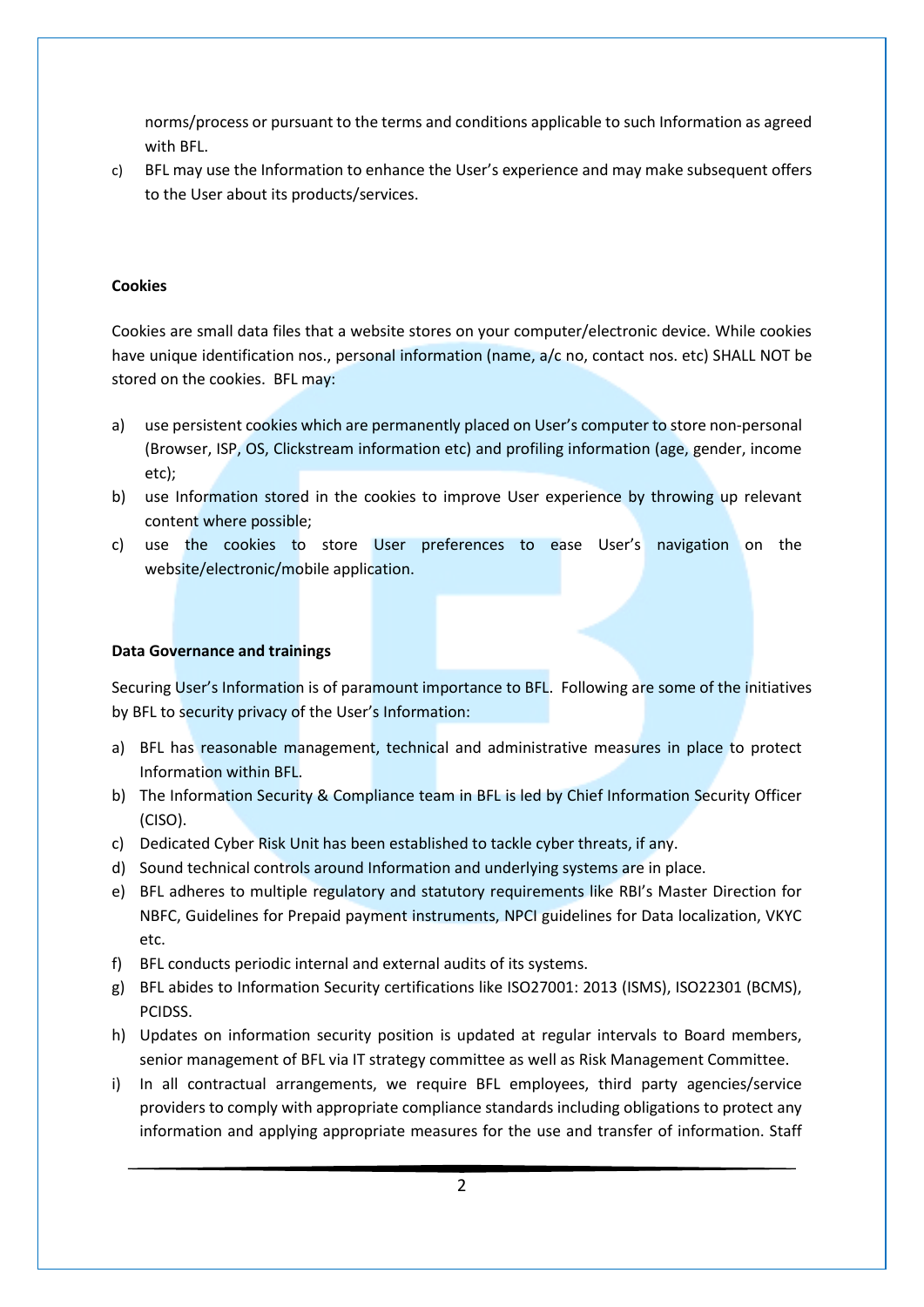also undergo mandatory information security awareness training annually once and at the time of joining.

j) Any acts involving (i) unauthorized usage/ sharing of Information, (ii) breach of security procedures; (iii) usage of Information for unlawful gain (iv) breach of IT policy/procedure; and (v) breach of confidentiality as per employment terms and/or Code of Conduct, shall warrant appropriate disciplinary action as per Company's Policy.

## **Service Providers**

We may employ third-party service providers and individuals due to the following reasons (not exhaustive):

- To facilitate BFL's products/ services;
- To provide the service on behalf of BFL;
- To perform any ancillary service related to products/services of BFL;
- To assist BFL in analysing how the services are used; and
- To assist BFL in evaluating and improvising our service standards.

User is hereby informed that the third-party service provider/agent/agencies will have access to your Information on a need-to-know basis to assist BFL in rendering service and are restricted from using the same for any other reason. The third-party service provider is obligated not to disclose or use the Information for any other purpose.

## **Security**

We value User's trust in providing Information with BFL. Hence, BFL continuously strives to use commercially reasonable efforts in protecting such Information. However, no method of transmission, whether in physical form or over the internet, or method of electronic storage is 100% secure and may be subjected to unintentional risks, due to reasons beyond the control of BFL.

## **Responsibility of User**

User acknowledges the following:

- a) BFL and/or its employees /assigns will not contact the User directly for disclosure of any sensitive and personal information unless required for the abovementioned Purposes. Hence, User is solely responsible to exercise proper due diligence to verify the identity of the individual(s) contacting before disclosing any personal and sensitive personal data/ information by reaching out to the BFL's nearest branch or BFL's official customer care number accessible on its website before making any disclosure.
- b) BFL will not be liable / responsible for any breach of privacy owing to User's negligence.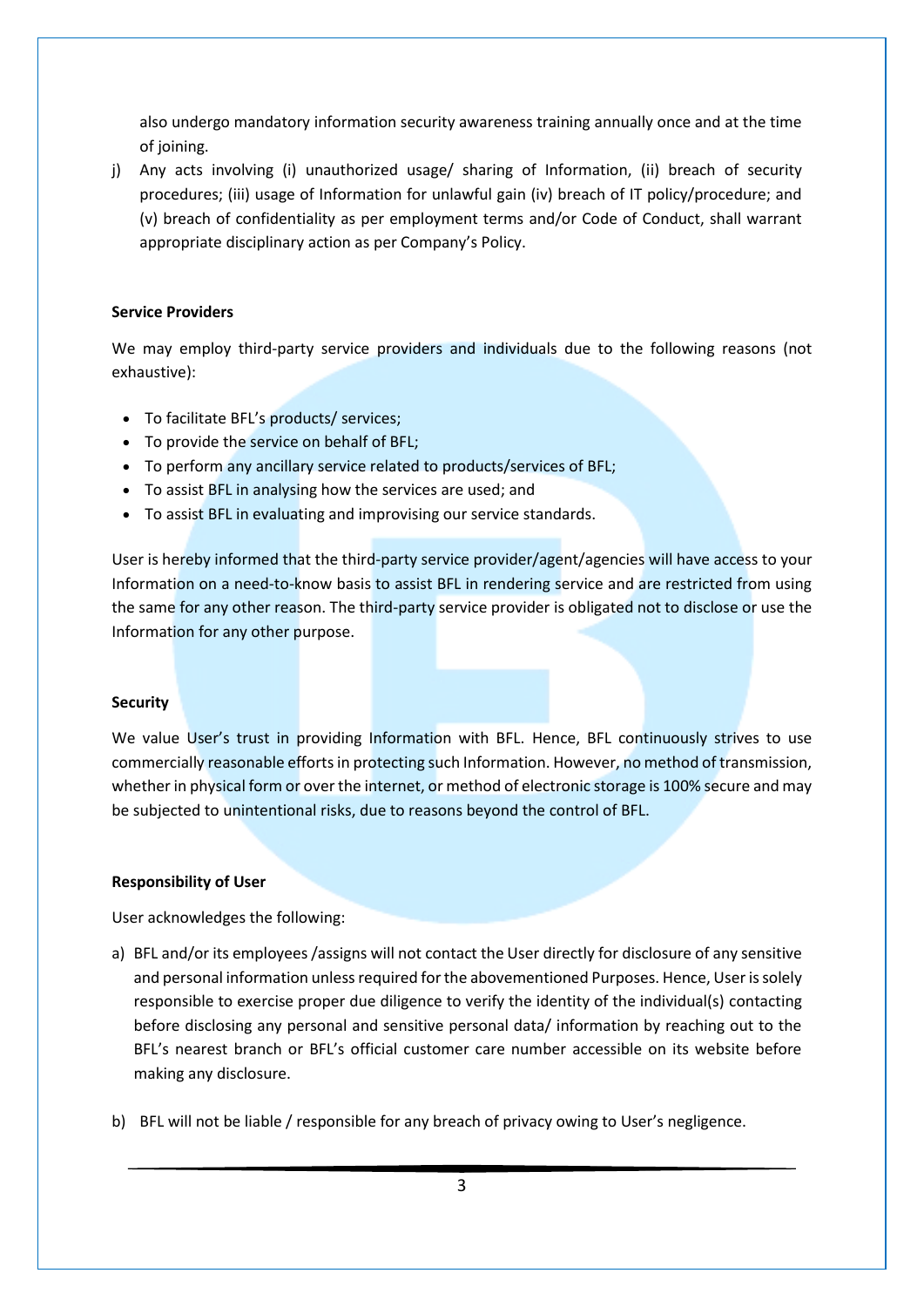- c) User shall only use the official website/links of BFL for availing product/services by inputting the domain information on the address bar.
- d) User is completely aware about the potential risk of data/privacy breach and User shall be solely liable for any unauthorized disclosure/ breach personal/ sensitive personal information etc. and any direct/ indirect loss suffered by User due to User's conduct. Hence, User shall exercise utmost caution to ensure that User's personal data/ Sensitive personal data (including but not limited to any Passwords, financial information, account details, etc.) are not shared/stored/made accessible through: any physical means with or without User's knowledge (disclosure to any person/third-party etc.) or through any electronic means, by exercising the following precautions/ safety measures:
	- (1) User shall always check if "https" appears in any website's address bar before making any online transaction, to ensure that the webpage is encrypted;
	- (2) User shall avoid using third- party extensions, plug-ins or add-ons on the/your web browser, as it may result in the risk of tracking or stealing of User's personal details;
	- (3) User shall always type the information and not use the auto-fill option on web-browser and mobile apps to prevent the risk of storage of my personal/ sensitive personal information;
	- (4) User shall NOT access darknet, unauthorized/ suspicious website, suspicious online platforms, downloading information from unreliable sources;
	- (5) User shall ensure to disable cookies before accessing any domain/website, to ensure that User's personal information is not tracked by any third-party, unless otherwise consciously permitted by User by accepting the same, for which, User alone will be responsible for the consequences thereof;
	- (6) User shall not respond to any generic emails from an unknown/ unidentified source;
	- (7) User shall check the Privacy Policy of website/ application to know the type of information that may be collected from User and the manner in which it may be processed by the website/ application before accepting/ proceeding/ transaction on any website/ application;
	- (8) User shall always verify and install authentic web/mobile applications from reliable source on User's computer/Laptop/tab/ipad/ smart phone or any other electronic device;
	- (9) User shall NOT access any unidentified weblinks, bitly link or any other electronic links shared over electronic platform (such as email, sms, social media, websites);

#### **Retention of Information**

BFL may retain User's Information if it is required to provide services or as long as it is required for business purpose. Retention of Information will be as per applicable law/regulatory requirements in India. Information may be retained for an extended period (i) in case of requirement of any investigations under law or as part of any requirement before Courts/Tribunals/Forums/Commissions etc and (ii) to enhance / improvise the products /services of BFL.